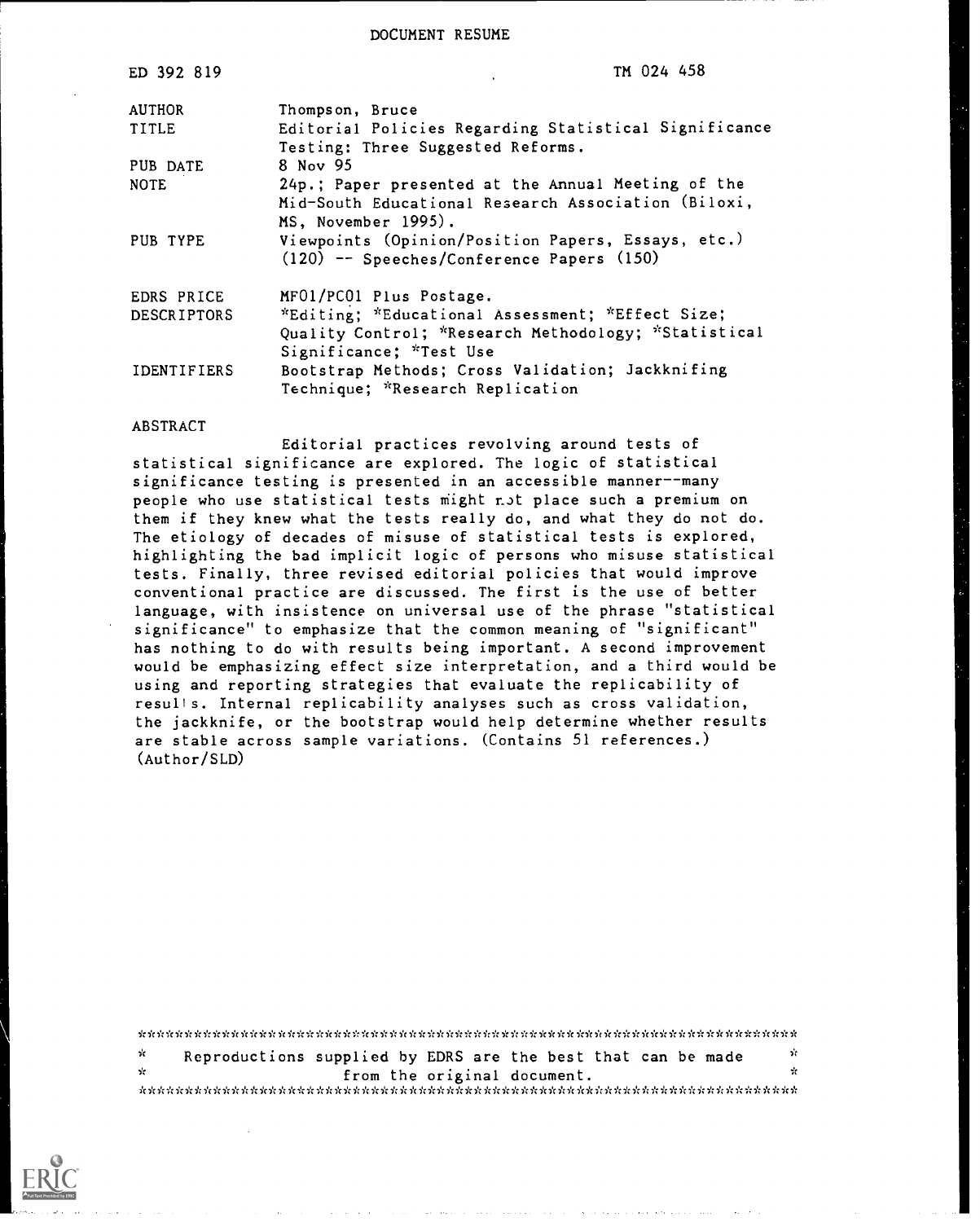## aerasign.rev 9/13/95

U S DEPARTMENT OF EDUCATION Office of Educational Research and Improvement EOUCATIONAL RESOURCES INFORMATION<br>CENTER (ERIC)

.<br>received trom the person or organization<br>Originaling it

C. Minor changes have been made to improve.<br>- reproduction quality

Points of view or opinions stated in this docu<br>ment, do, not, necessarily, represent, official<br>OE RI position or policy

'PERMISSION TO REPRODUCE THIS MATERIAL HAS BEEN GRANTED BY

BRUCE / HOMPSON

TO THE EDUCATIONAL RESOURCES INFORMATION CENTER (ERIC)

Editorial Policies Regarding Statistical Significance Testing:

Three Suggested Reforms

Bruce Thompson

Texas A&M University and Baylor College of Medicine

RUNNING HEAD: Editorial Policies

Author Address: Bruce Thompson TAMU Dept Educ Psyc College Station, TX 77843-4225 Voice 409/845-1335 FAX 409/862-1256 e-mail: E100BT@TAMVM1.TAMU.EDU

Paper presented at the annual meeting of the Mid-South Educational Research Association, Biloxi, MS, November 8, 1995.

256600

# $\overline{c}$  BEST COPY AVAILABLE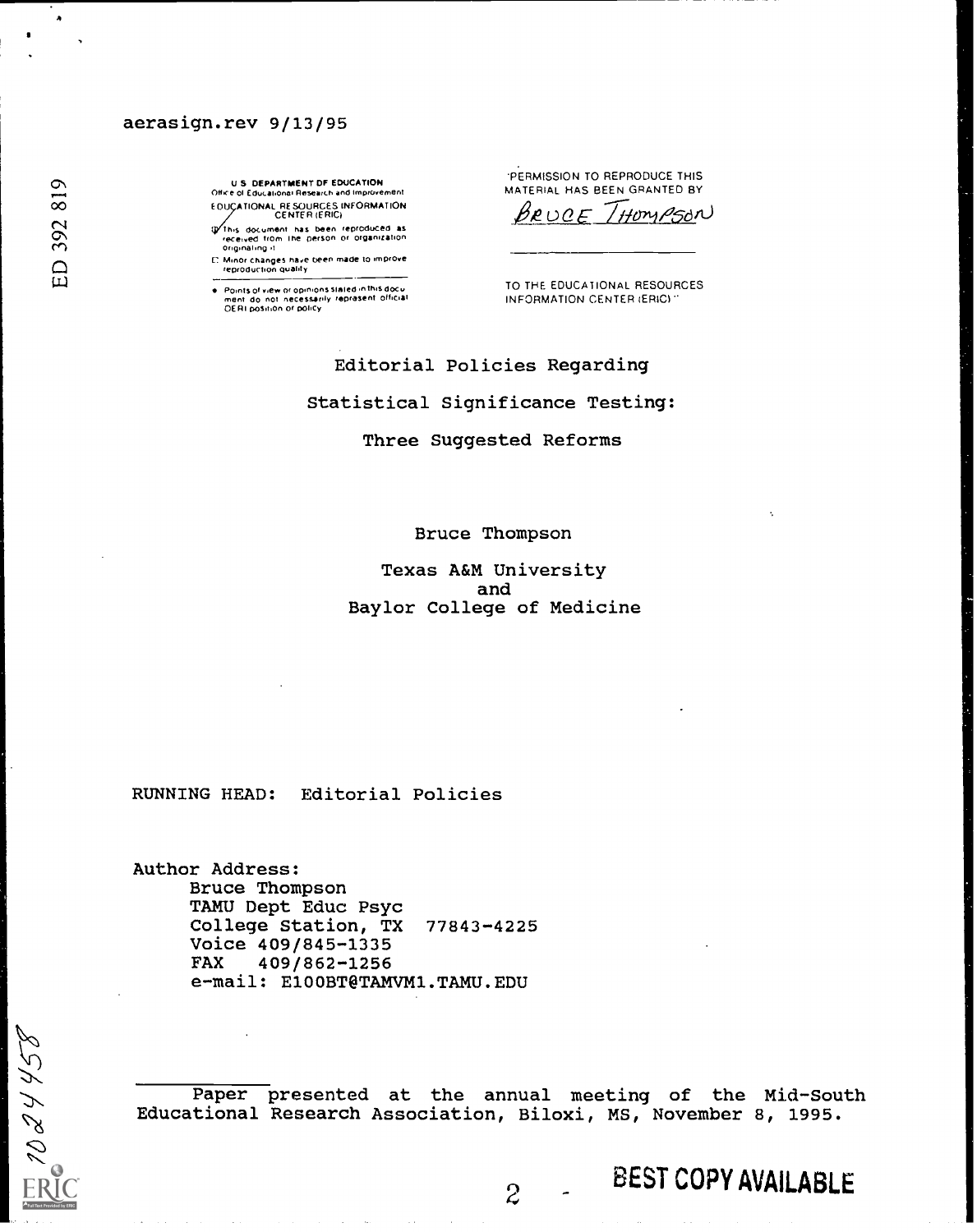Editorial Policies -2-

# Abstract

The present comment reviews practices revolving around tests of statistical significance. First, the logic of statistical significance testing is presented in an accessible manner; many people who use statistical tests might not place such a premium on the tests if these individuals understood what the tests really do, and what the tests do not do. Second, the etiology of decades of misuse of statistical tests is briefly explored; we must understand the bad implicit logic of persons who misuse statistical tests if we are to have any hope of persuading them to alter their practices. Third, three revised editorial policies that would improve conventional practice are highlighted.

 $\Omega$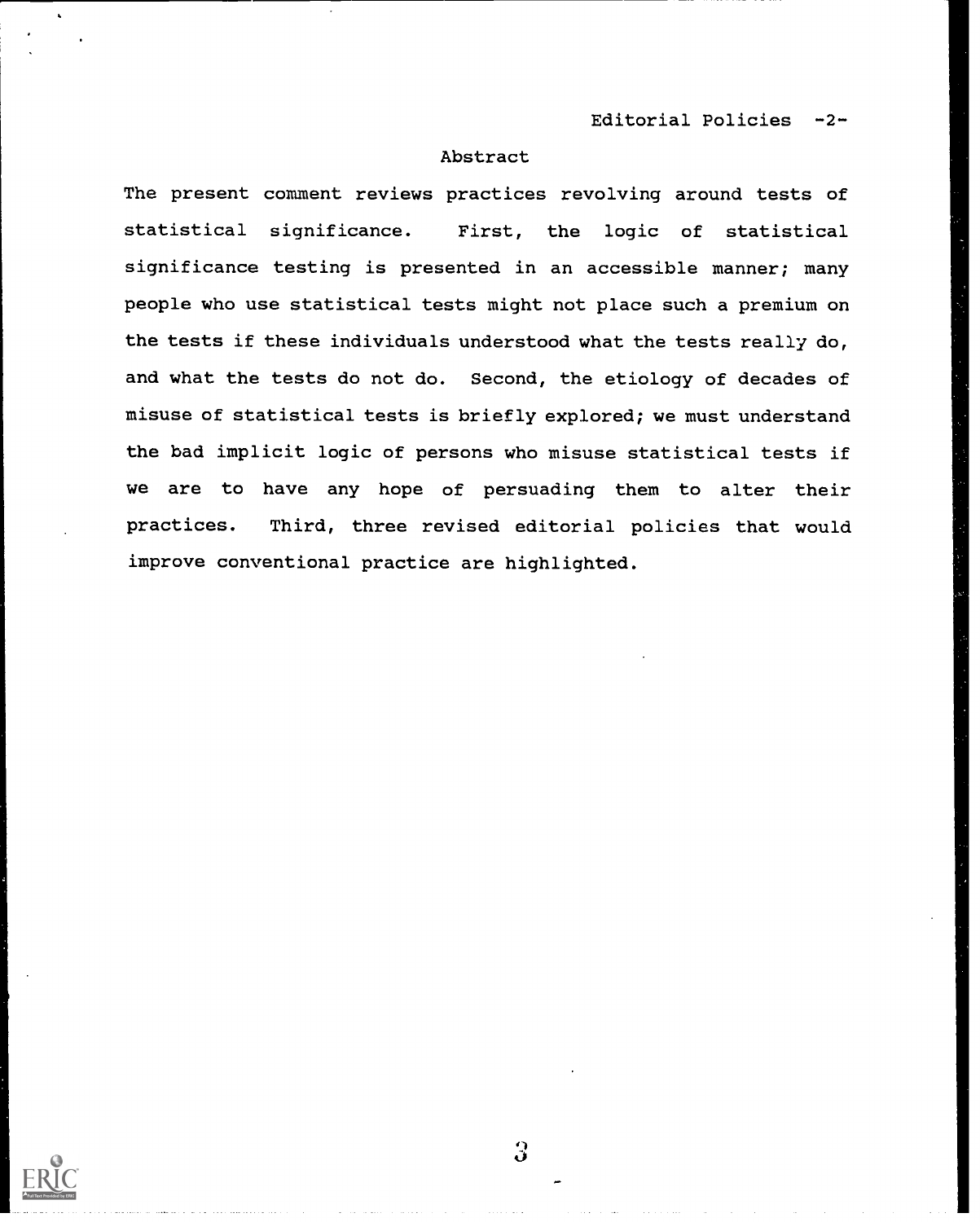Editorial Policies -3-

The recently published American Psychological Association (APA) style manual includes an important, but largely unheralded, shift in APA editorial policy regarding the use of statistical significance testing in quantitative research. The manual notes that:

> Neither of the two types of probability values reflects the importance or magnitude of an effect because both depend on sample size... You are encouraged to provide effect-size information. (APA, 1994, p. 18)

This shift in emphasis contrasts sharply with traditional editorial practice within many journals in the behavioral sciences. For example, after 12 years as editor of the Journal of Experimental Psychology, Melton boasted that:

> In editing the Journal there has been a strong reluctance to accept and publish results related to the principal concern of the researcher when those results were [statistically] significant [only] at the .05 level... It reflects a belief that it is the responsibility of the investigator in a science to reveal his [sic] effect in such a way that no reasonable man [sic] would be in a position to discredit the results by saying that they were the product of the way the ball bounces. (Melton, 1962, p. 554)

The shift of emphasis toward effect size and replicability



4.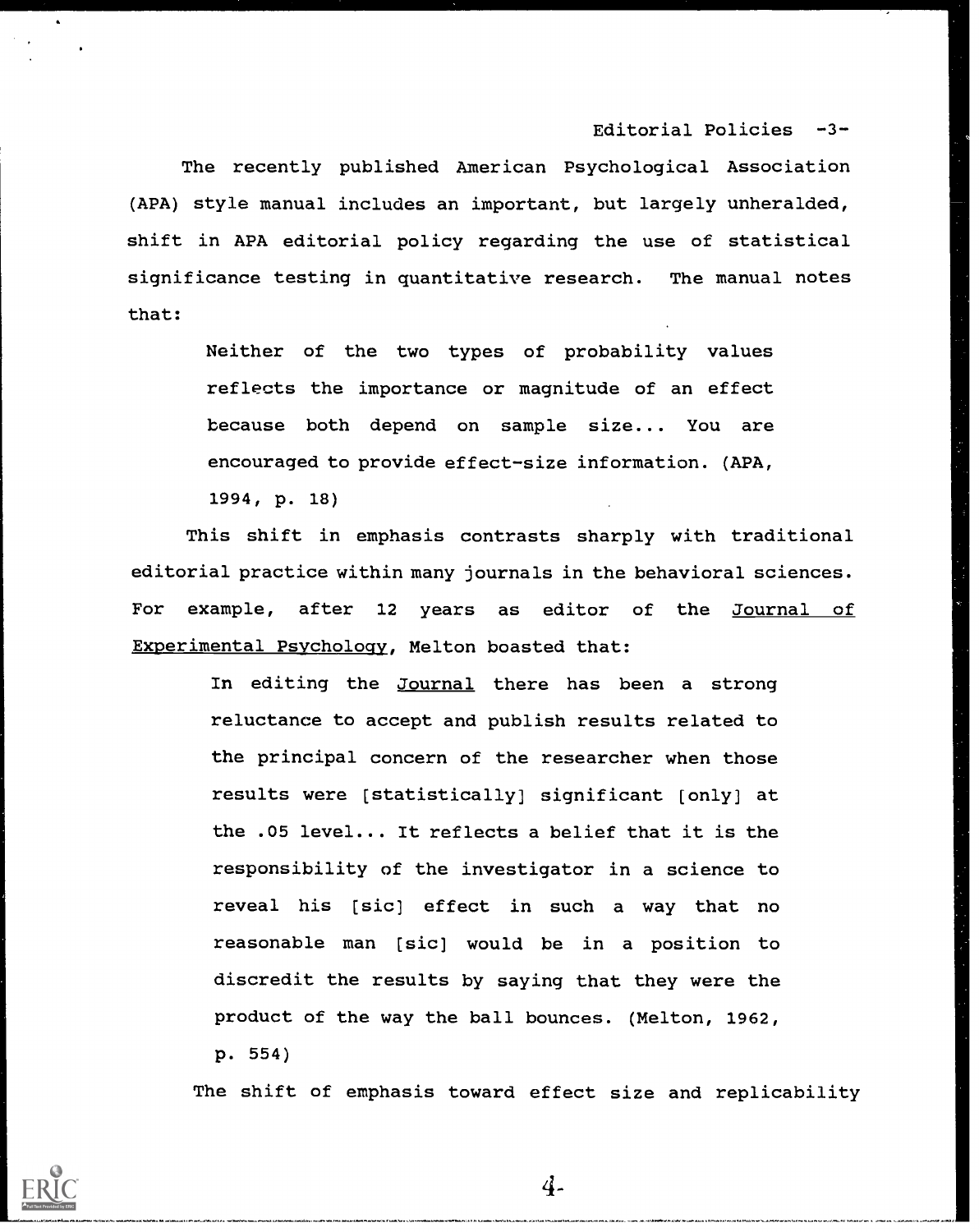Editorial Policies -4-

analysis, at the expense of emphasis on statistical significance testing, certainly did not occur overnight. APA's flagship journal, the American Psychologist, first included a seemingly periodic series of articles on the extraordinary limits of statistical significance testing (cf. J. Cohen, 1990, 1994; Kupfersmid, 1988; Rosenthal, 1991; Rosnow & Rosenthal, 1989).

Of course, these views are hardly new. A few especially noteworthy among the numerous efforts "to exorcise the null hypothesis" (Cronbach, 1975, p. 124) over the past 35 years have been works by Rozeboom (1960), Morrison and Henkel (1970), Carver (1978), Meehl (1978), Shaver (1985), Oakes (1986), and J. Cohen (1994). The entire Volume 61, Number 4 issue of the Journal of Experimental Education was devoted to these themes.

However, a perusal of AERA publications and of papers presented at our annual meetings does not suggest that old knowledge in this area has yet had major impacts on contemporary practice. The message apparently has not yet been clearly put in AERA forums, or in any case seems to bear reiteration.

The present brief essay has three purposes. First, the logic of statistical significance testing is presented in an accessible manner; many people who use statistical tests might not place such a premium on the tests if these individuals understood what the tests really do, and what the tests do not do. Second, the etiology of decades of misuse of statistical tests is briefly explored; we must understand the bad implicit logic of persons who misuse statistical tests if we are to have any hope of persuading



 $5<sub>1</sub>$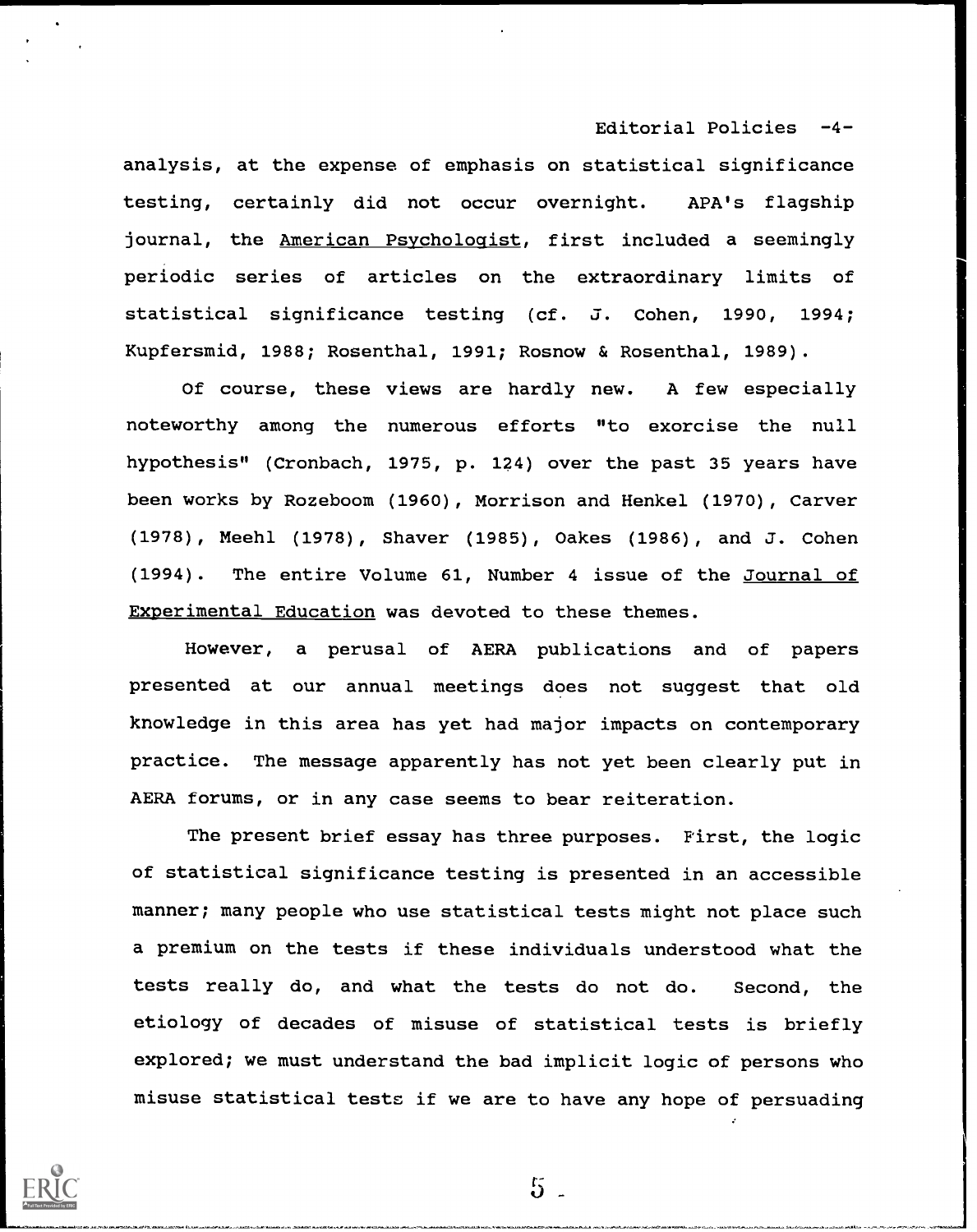Editorial Policies -5-

them to alter their practices--it will not be sufficient merely to tell researchers not to use statistical tests, or to use them more judiciously. Third, revised editorial policies that would focus interpretations on noteworthy results (i.e., findings not involving statistical significance testing) are highlighted.

## The Logic of Statistical Testina

The use of statistical significance testing logic dates back almost 300 years to studies of birth rates by John Arbuthnot in 1710 (Huberty, 1993). However, use of variations on these tests were popularized in the social sciences by Sir Ronald Fisher and by Jerzy Neyman and Egon Pearson (Huberty, 1987). Today, most researchers implicitly employ some hybrid of the logics suggested by these three figures, but the logics all involve the computation of some form of  $p_{CALCULATED}$ .

Because p values are difficult to compute, researchers traditionally have conducted statistical tests by invoking test statistics, such as  $\underline{F}$  or  $\underline{t}$ . Using test statistics always yields that same decisions as does the use of  $p$  values, but test statistics are easier to compute. Of course, today these computational advantages of test statistics have now been rendered moot by modern computer software that routinely provides exact PCALCULATED values, and so researchers are no longer yoked to the use of the conventional p values (e.g., .05 and .01) for which the related test statistic critical values are widely published.

Unfortunately, very few researchers seem to understand what their p calculated values actually evaluate (Carver, 1978). Put

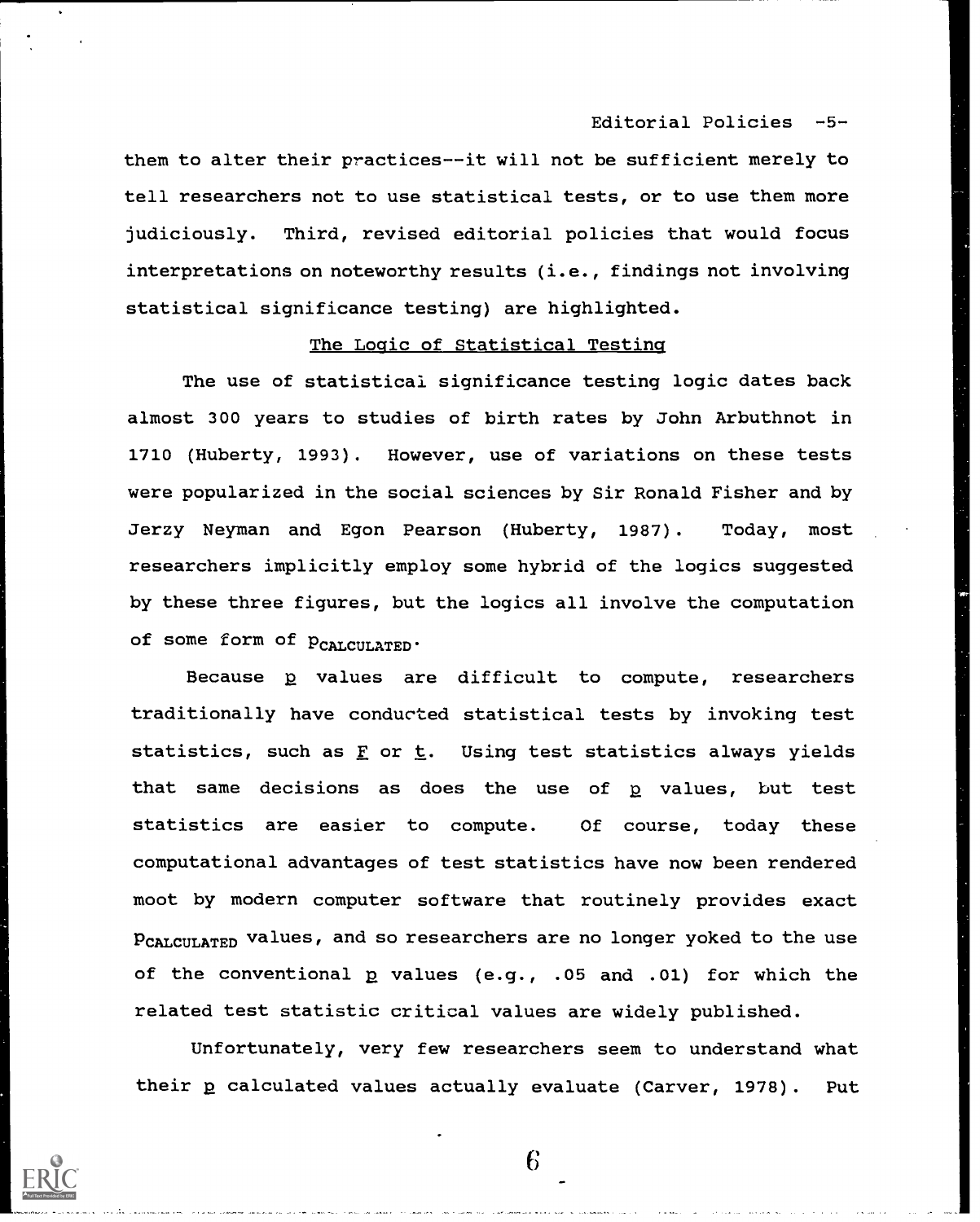Editorial Policies -6-

succinctly,  $p_{cALCUT,ATED}$  is the probability (0 to 1.0) of the sample statistics, given the sample size, and assuming the sample was derived from a population in which the null hypothesis  $(H_0)$  is exactly true (Thompson, 1994a). The computation of  $p_{CALCULATED}$  in a particular study includes consideration of three elements: (a) the results in the sample (i.e., the sample "statistics") vis a vis the null hypothesis (i.e., sample means, medians, standard deviations, or whatever a given null hypothesis is about); (b) the related results in the population (i.e., the population "parameters") vis a vis the null hypothesis (i.e., population means, medians, standard deviations, or whatever a given null hypothesis is about); and (c) the sample size.

For example, let's presume a researcher has a sample of scores on a reading ability test  $(X)$  for two groups of subjects, and wants to test whether the "spreadoutness" of the scores in the two groups is equal. Perhaps in group one  $SD_x$  is 3, and in group two  $SD_x$  is 5. The researcher wants to know the probability of obtaining standard deviations of 3 and 5 (these sample standard deviations of <sup>3</sup> and 5 are called "statistics"), respectively, assuming the samples came from a population in which the two standard deviations (these population standard deviations are called "parameters") were equal.

Why must the researcher assume that the sample comes from a population in which  $H_0$  is true? Well, something must be assumed, or there would be infinitely many equally plausible (i.e., indeterminate) answers to the question of what is the probability

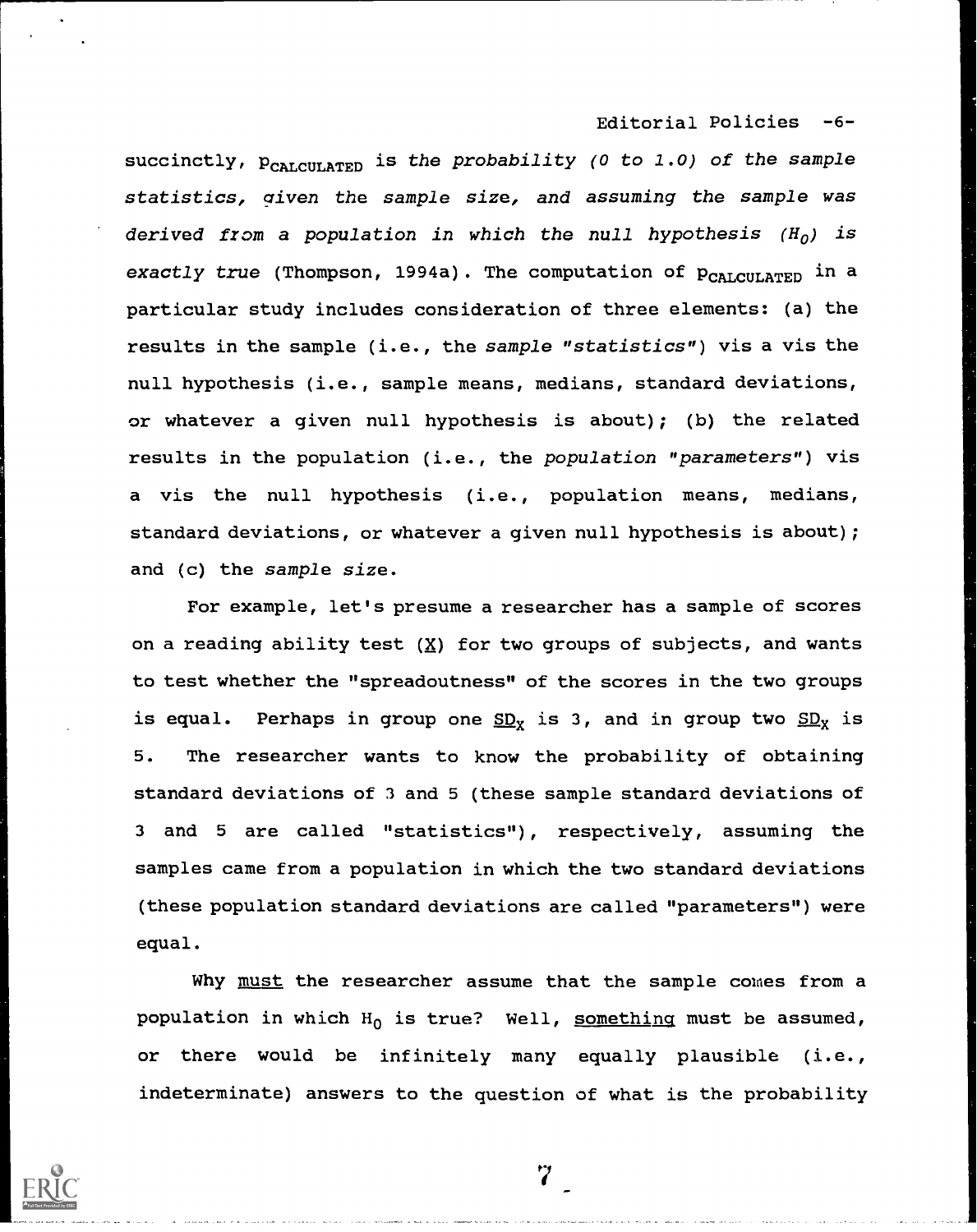### Editorial Policies -7-

of the sample statistics. For example, sample statistics of standard deviations of <sup>3</sup> and 5 would be most likely (highest PCALCULATED) if the population parameter standard deviations were 3 and 5, would be slightly less likely if the population standard deviations were 3.3 and 4.7, and would be less likely still (an even smaller  $p_{CALCUT,ATED}$ ) if the parameters were standard deviations of 4 and 4.

Researchers can assume that any population parameters, as long as they make some specific assumptions regarding what the parameters are. However, almost all statistical packages (and consequently almost all researchers) assume that an  $H_0$  of "no difference" is true in the population.

But why must computations of  $p_{\text{CALCULATED}}$  take into account the researcher's sample size? The answer is that sample statistics other than those that exactly honor the null hypothesis are less and less likely (i.e., yield smaller and smaller  $p_{CALCULATED}$  values) as the sample size increases. For example, sample standard deviations of 3 and 5 really could come from a population with standard deviation parameters of 4 and 4. But such a possibility is more likely if sample size is small, because smaller sample sizes have more "sampling error" or "flukiness" in them. Therefore, since a sample deviation from equality would be more likely with a small sample of six people in each group, the PCALCULATED for these statistics for this sample size would be larger. But as sample size got larger for the same statistics (e.g., sample standard deviations of 3 and 5), the PCALCULATED values



 $\delta$  .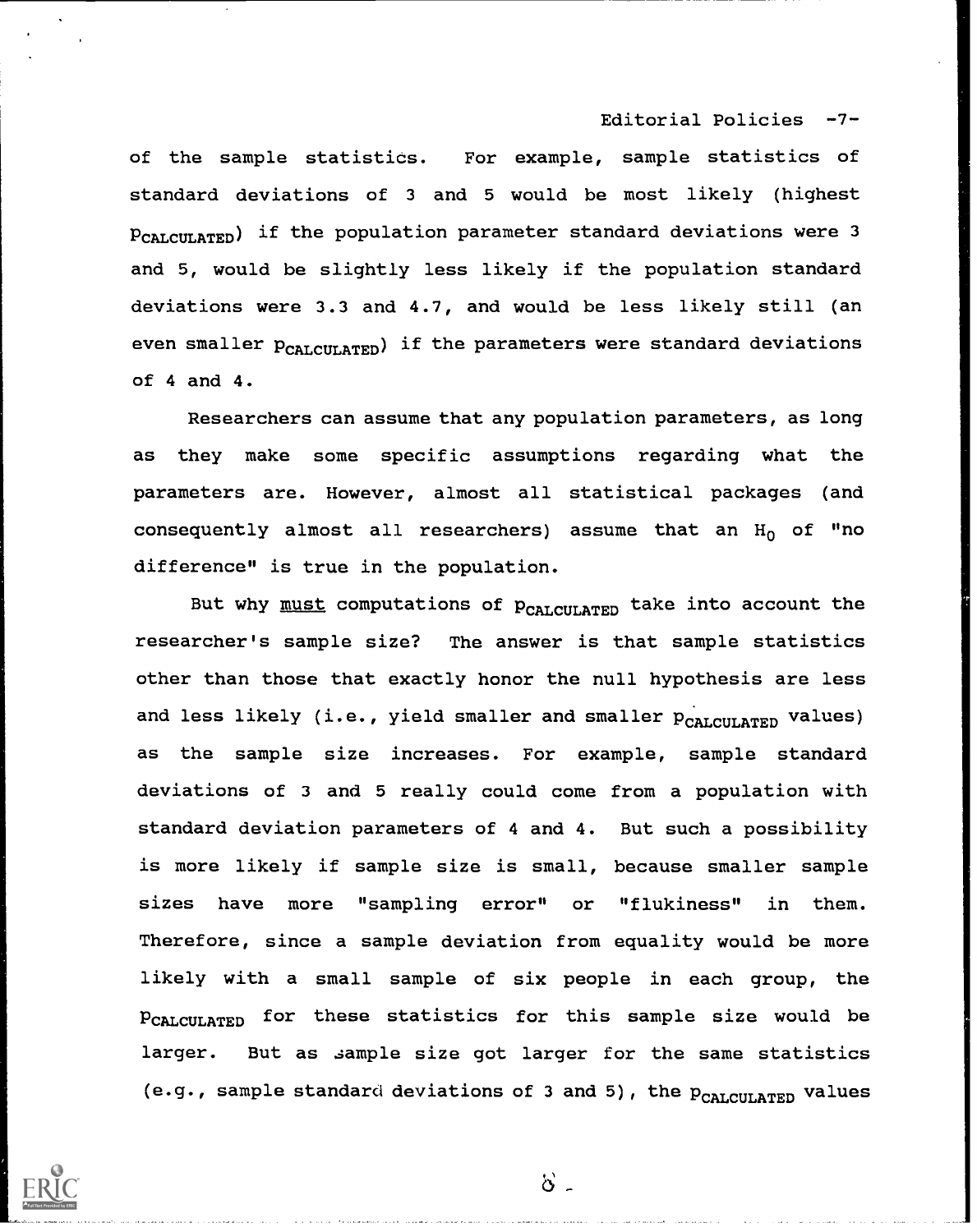Editorial Policies -8-

would get smaller and smaller.

One serious problem with this statistical testing logic is that the in reality  $H_0$  is never true in the population, as recognized by any number of prominent statisticians (Tukey, 1991), i.e., there will always be some differences in population parameters, although the differences may be incredibly trivial. Near 40 years ago Savage (1957, pp. 332-333) noted that, "Null hypotheses of no difference are usually known to be false before the data are collected." Subsequently, Meehl (1978, p. 822) argued, "As I believe is generally recognized by statisticians today and by thoughtful social scientists, the null hypothesis, taken literally, is always false." Similarly, noted statistician Hays (1981, p. 293) pointed out that "[t]here is surely nothing on earth that is completely independent of anything else. The strength of association may approach zero, but it should seldom or never be exactly zero." And Loftus and Loftus (1982, pp. 498-499) argued that, "finding a '[statistically] significant effect' really provides very little information, because it's almost certain that some relationship (however small) exists between any two variables."

The very important implication of all this is that statistical significance testing primarily becomes only a test of researcher endurance, because "virtually any study can be made to show [statistically] significant results if one uses enough subjects" (Hays, 1981, p. 293). As Nunnally (1960, p. 643) noted some 35 years ago, "If the null hypothesis is not rejected, it is usually



!}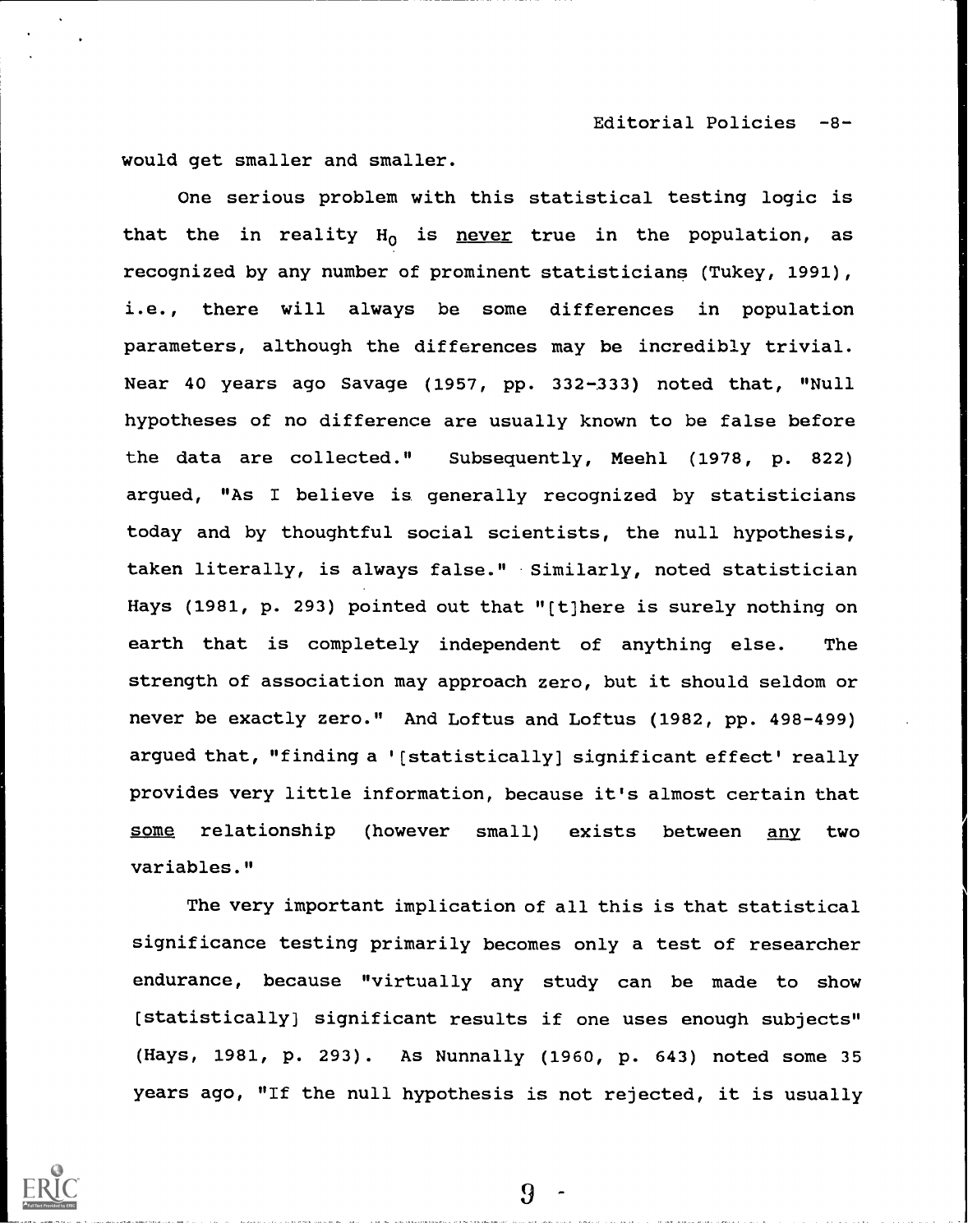because the  $N$  is too small. If enough data are gathered, the hypothesis will generally be rejected." The implication is that:

Editorial Policies -9-

Statistical significance testing can involve a tautological logic in which tired researchers, having collected data from hundreds of subjects, then conduct a statistical test to evaluate whether there were a lot of subjects, which the researchers already know, because they collected the data and know they're tired. This tautology has created considerable damage as regards the cumulation of knowledge... (Thompson, 1992, P. 436)

# The Etiology of Statistical Testing

The etiology of the propensity to conduct statistical significance tests can be traced to two dynamics. The first involves an unrecognized error in logic when consciously trying to be scientific, while the second dynamic occurs as a frankly irrational process. These two dynamics undergirding continued emphasis on statistical tests must be understood if reform efforts are to be effective.

# p as a Test of Result Replicability

The behaviors of many researchers, even some who protest otherwise, suggest erroneous beliefs (Shaver, 1993) that smaller PCALCULATED values mean that increasingly greater confidence can be vested in a conclusion that sample results are replicable. These researchers invoke a usually subliminal syllogism that takes the following form:



 $\mathbf{i} \, \mathbf{0}$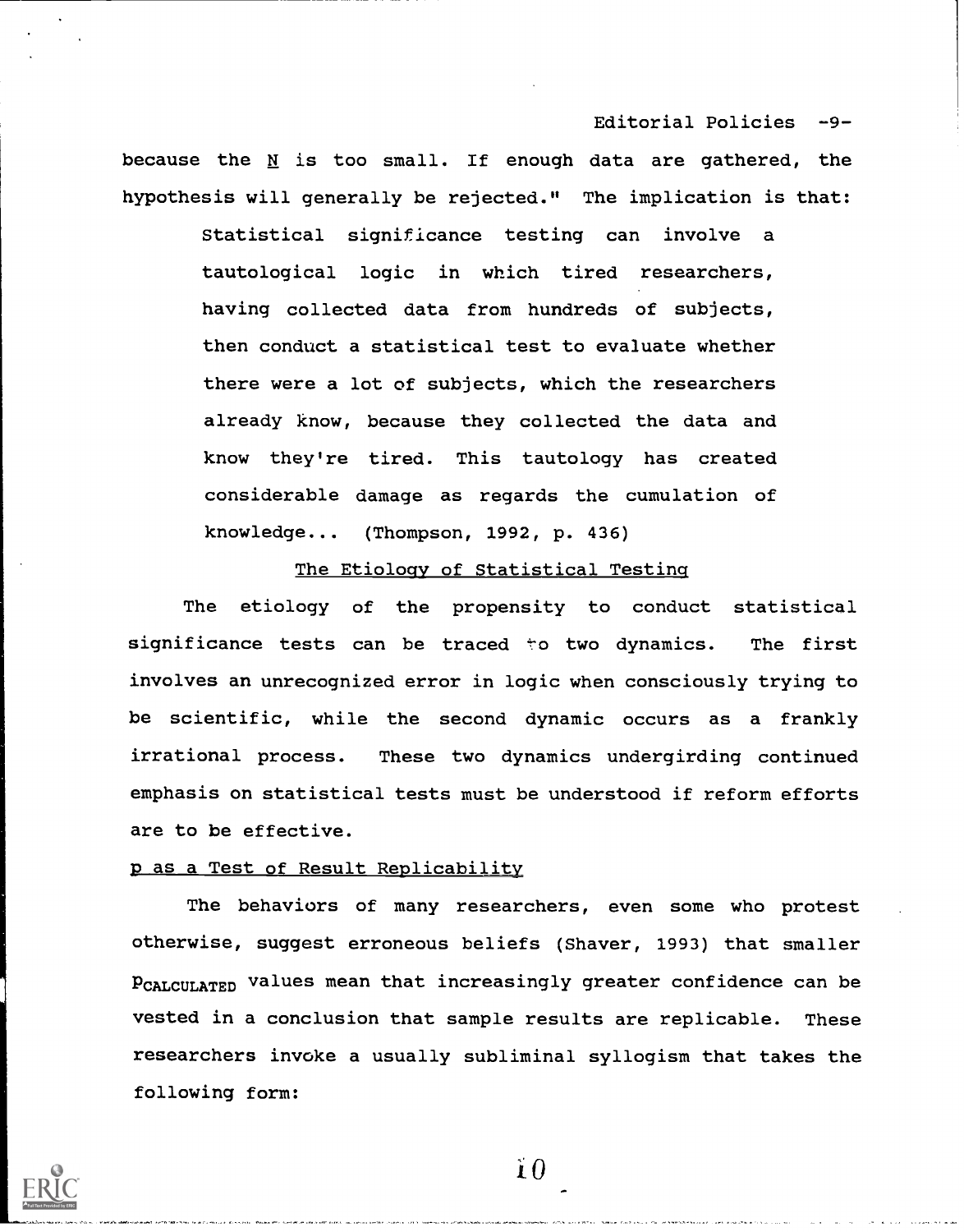Editorial Policies -10-

- 1. Small  $p_{CALCUT,ATED}$  means that ("A") sample statistics are at least approximately the ("B") population parameters (major premise);
- 2. The ("C") statistics for future samples drawn from the same population will approximate the ("B") population parameters (minor premise); so therefore,
- 3. The initial ("A") sample statistics will be replicated in the form of the ("C") statistics for future samples drawn from the same population (conclusion).

Their is no error in the deductive logic itself yielding the conclusion in this syllogism, since if "A"="B", and if "B"="C", then "A" does lead to "C". Nor is the minor premise of the syllogism incorrect.

But, as we have seen, statistical tests say "given an assumption about the parameters 'B', what is the likelihood of 'A', the sample statistics?", and not "given the sample statistics 'A', are these sample statistics likely 'B', the population parameters?". Carver (1978) cited myriad statistics textbooks that make precisely this logic error, and recent texts also illustrate related errors (Thompson, 1987, 1988). Carver (1978) argued that if our most respected scholars and teachers make this error so commonly, that therefore a fortiori there is less hope that the rest of us will avoid these pitfalls.

# p as a Vehicle to Avoid Judgment

Too many researchers also believe that a statistically significant result is inherently important. These researchers



 $11-$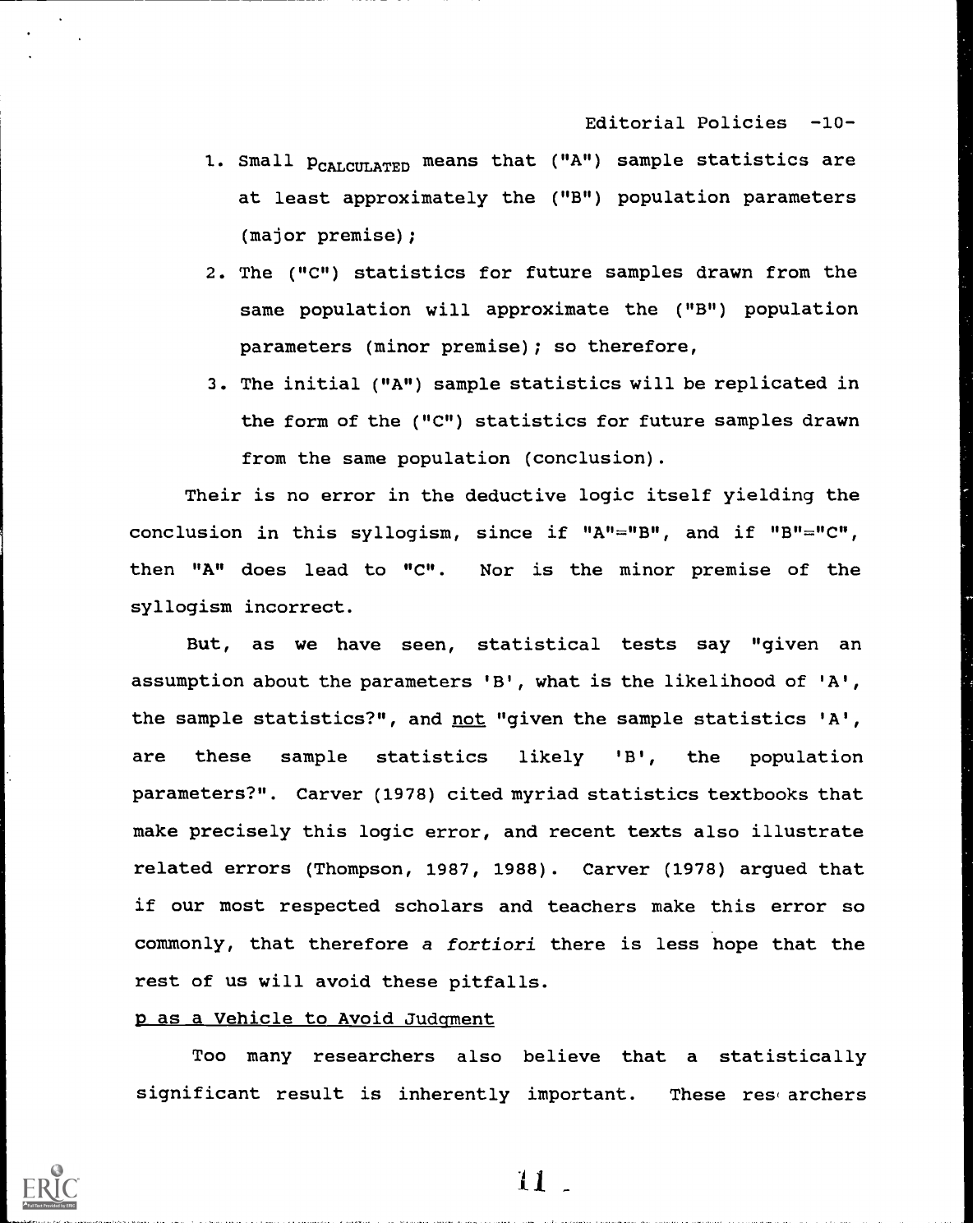Editorial Policies -11-

erroneously equate an unlikely result with an inherently interesting result. Shaver's (1985, P. 58) classic example illustrates the folly of this equation in his hypothetical dialogue between two teachers:

- Chris: ...I set the level of significance at .05, as my advisor suggested. So a difference that large would occur by chance less than five times in a hundred if the groups weren't really different. An unlikely occurrence like that surely must be important.
	- Jean: Wait a minute, Chris. Remember the other day when you went into the office to call home? Just as you completed dialing the number, your little boy picked up the phone to call someone. So you were connected and talking to one another without the phone ever ringing... Well, that must have been a truly important occurrence then?

Put simply, too many researchers wish to employ the mathematical calculation of probabilities only as <sup>a</sup> purely atavistic escape (a la Fromme's Escape from Freedom) from the existential human responsibility for making value judgments. But regrettably, as Daniel (1977, P. 425) noted,

> Whether or not the magnitude of the difference between Mu of  $\underline{A}$  and Mu of  $\underline{B}$  is of any practical importance is a question that cannot be answered by the statistical test. This is a question that only

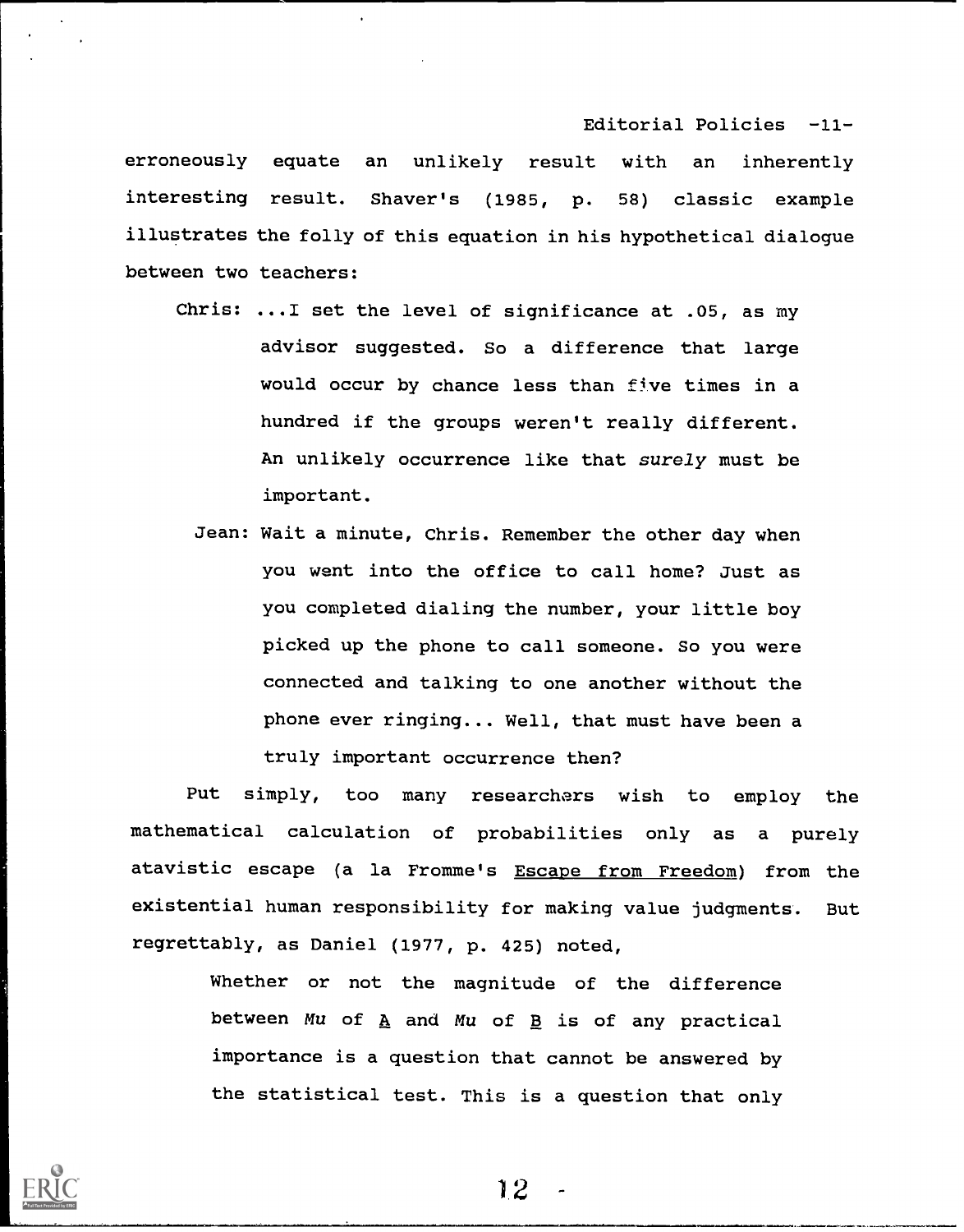## Editorial Policies -12-

the researcher can answer after consideration of nonstatistical information.

Thompson (1993, P. 365) explained, "If the computer package did not ask you your values prior to its analysis, it could not have considered your value system in calculating  $p's$ , and so  $p's$  cannot be blithely used to infer the value of research results."

Empirical science in inescapably a subjective business. As Berger and Berry (1988) argued, "objectivity is not generally possible in statistics" (p. 165). Huberty and Morris (1988, p. 573) concurred, noting that "As in all of statistical inference, subjective judgment cannot be avoided. Neither can reasonableness!"

Three Recommendations for Improved Editorial Policy

In evaluating statistical practices it is important to avoid making what in logic is termed an "is/ought" or a "should/would" error (Hudson, 1969; Hume, 1957). As Strike (1979) explained,

> To deduce a proposition with an "ought" in it from premises containing only "is" assertions is to get something in the conclusion not contained in the premises, something impossible in a valid deductive argument. (p. 13)

The fact that many researchers "are" now inappropriately using tests of statistical significance does not necessarily mean that researchers "ought" to abandon statistical tests.

However, various improvements in practice can certainly be recommended. For example, if researchers feel they must invoke statistical tests, then tests presuming null hypotheses of no



13.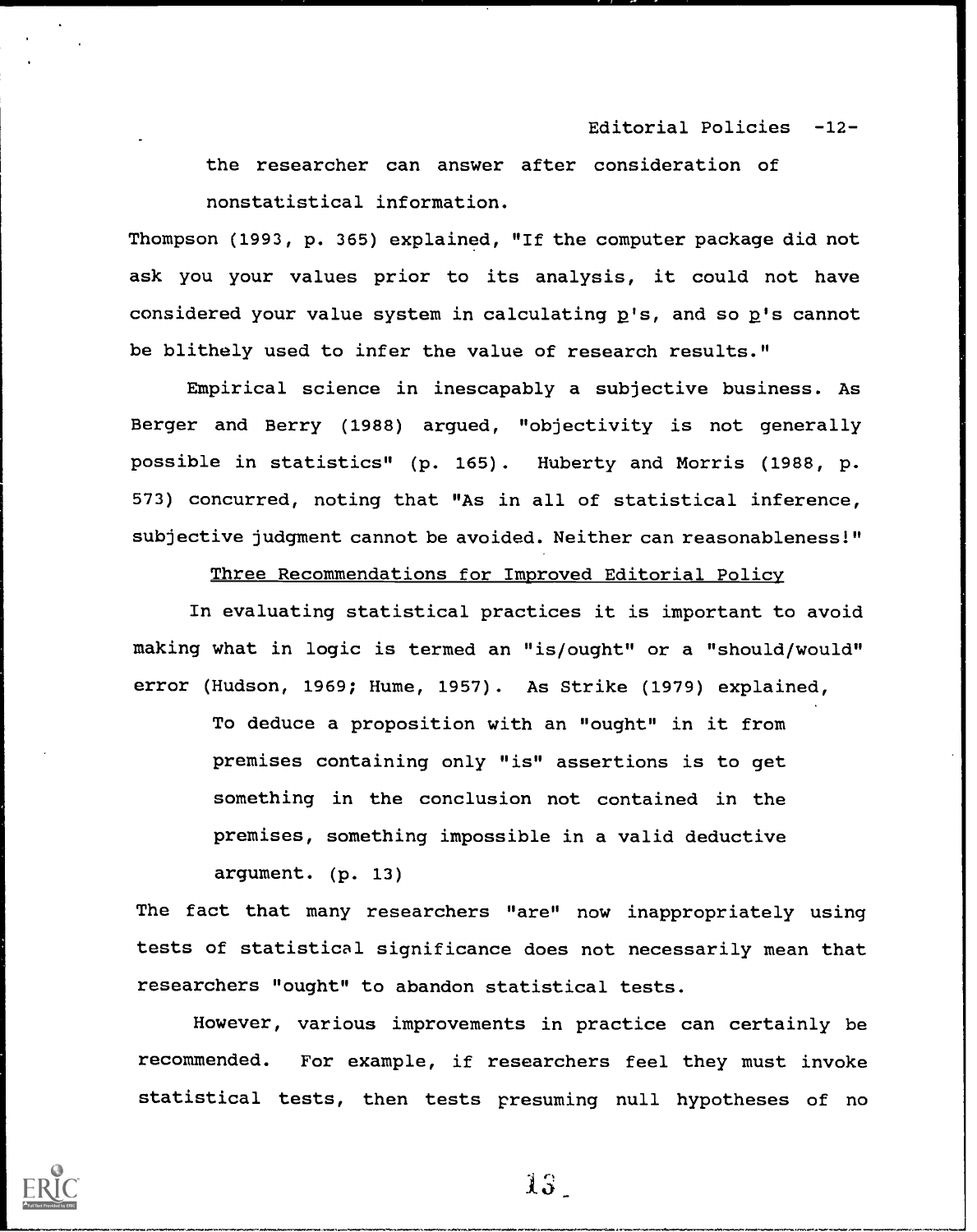Editorial Policies -13-

difference might be eschewed in favor of tests postulating particular parameters based on previous research or on theory. Authors might also report "what if" analyses indicating at what different sample size a given fixed effect would become statistically significant, or would have no longer been statistically significant (cf. Thompson, 1989).

But the business of cumulating evidence about relationships that replicate under stated conditions would not be appreciably hindered by abandoning tests of statistical significance. Some acolytes argue that statistical tests are informative when findings are counter-intuitive (e.g., a statistically significant result is garnered with a small sample size), but the interpretation of effect sizes would equally well (and more directly) cue the researcher regarding the noteworthiness of such anomalous results.

Continued obsession with statistical significance would maintain current editorial practices favoring articles that report statistically significant outcomes (Rosenthal, 1979). The "file drawer" problem (Atkinson, Furlong & Wampold, 1982; L.H. Cohen, 1979; Greenwald, 1975) does create a fortunate bias against reports of Type II errors, since by definition statistically significant results cannot represent Type II errors. However, the bias toward statistically significant findings also creates a mentality where power is not reported (Olejnik, 1984) and is low (Woolley, 1983) in those few cases when results that are not statistically significant are published.

But, this bias also translates as a greater likelihood of

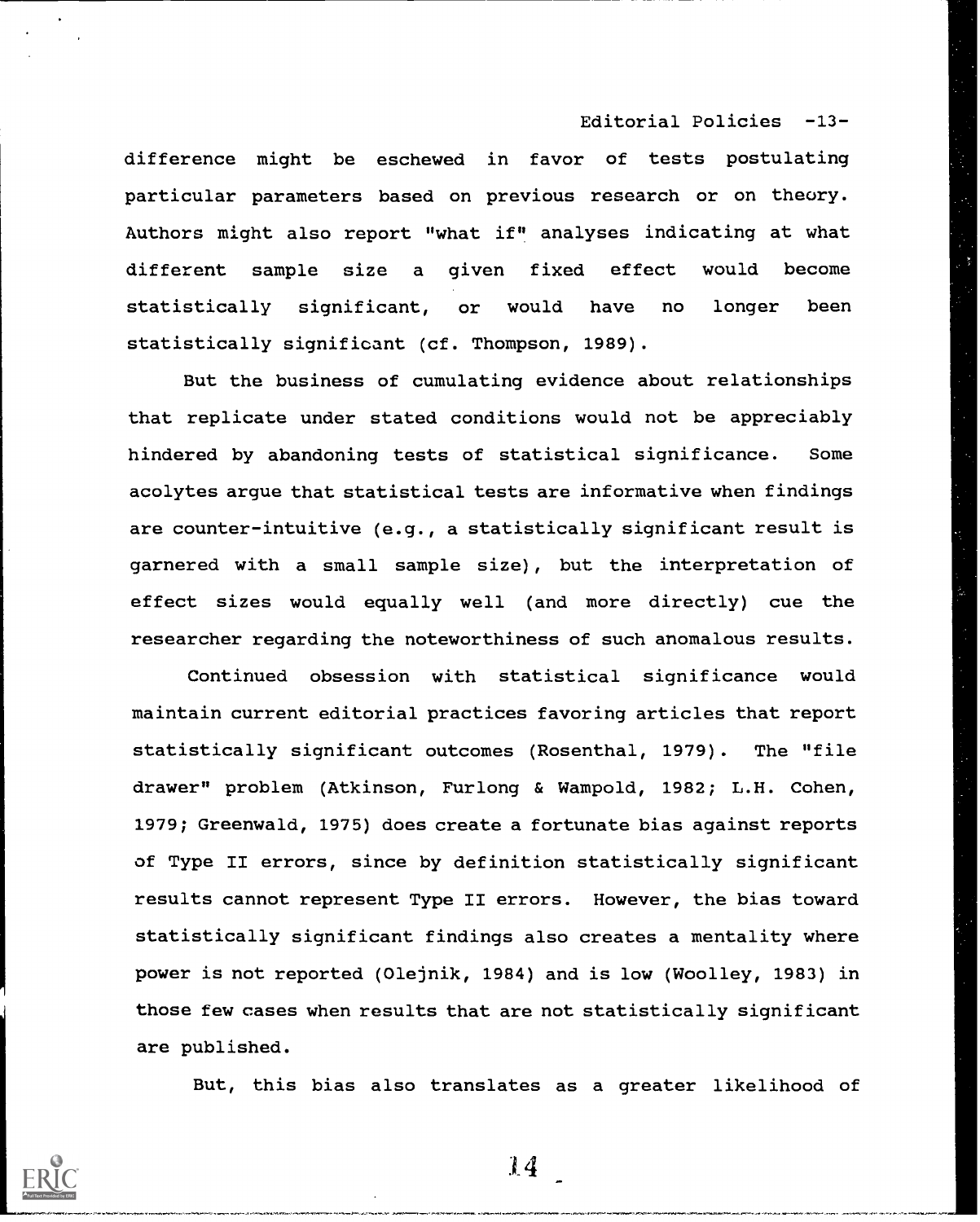# Editorial Policies -14-

reporting the rare statistically significant findings that are, in fact, actual Type I errors. Although researchers employ small alpha levels, some Type I errors will still be unavoidable across a large literature. This is problematic in the context of a bias against reporting results that are not statistically significant, "because investigators generally cannot get their failures to replicate published, [and so] Type I errors, once made, are very difficult to correct" (Clark, 1976, p. 258). Greenwald (1975, pp. 13-15) cites actual examples of such findings, the horrors of which Lindquist (1953, pp. 68-70) discussed some 40 years ago.

In any case, certain improvements in statistical routines should now be recognized as "best practice" by AERA editors, program chairs, and reviewers. At least three reforms should become explicit elements of AERA editorial practices.

## Use of Better Language

If researchers are unable to report merely that they elected to reject a null hypothesis, such results ought to always be described as "statistically significant", and should never be described only as "significant." The universal use of the phrase, "statistically significant," might facilitate the recognition that the common meaning associated with "significant" has absolutely nothing to do with results being important (Carver, 1993), as explained previously.

## Emphasizing Effect Size Interpretation

Several types of effect sizes can and should be reported and interpreted in all studies, regardless of whether statistical tests

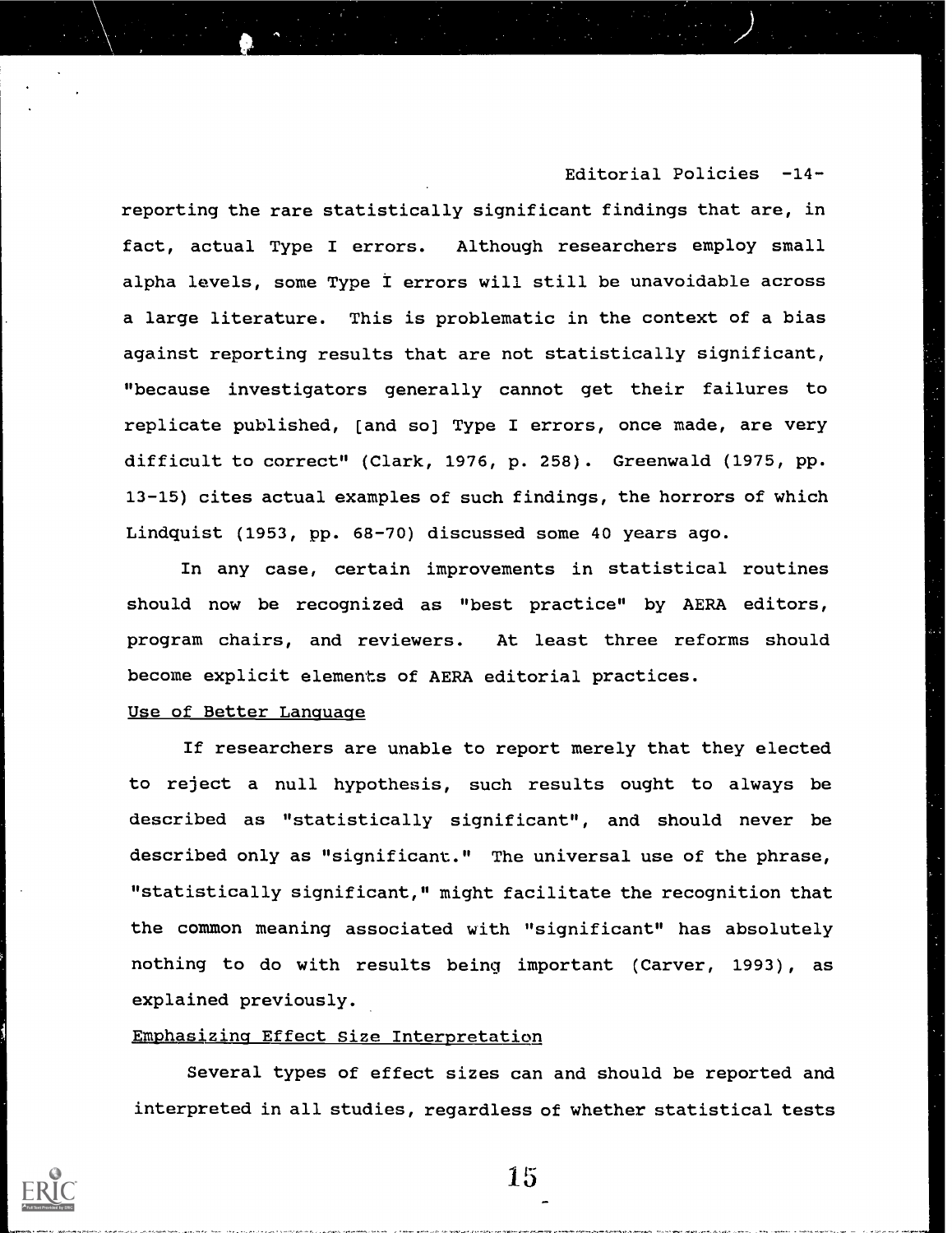Editorial Policies -15 are or are not reported. AERA should venture beyond APA, and require such reports in all quantitative studies.

Classes of effect sizes include standardized differences (e.T., the experimental group mean minus the control group mean, divided by the estimated population standard deviation). Alternatively, since all analyses are correlational (cf. Knapp, 1978; Thompson, 1991), variance-accounted-for effect sizes can be computed in all studies. Either uncorrected effect sizes (e.g.,  $R^2$ , eta<sup>2</sup>) can be interpreted, or these can be corrected (e.g., omega<sup>2</sup>, adjusted  $R^2$ ) for the positive bias associated with (a) smaller sample sizes, (b) using more variables, and/or (c) smaller population effects. Snyder and Lawson (1993) present an understandable treatment of the choices.

## Evaluating Result Replicabilitv

If science is the business of discovering replicable effects, because statistical significance tests do not evaluate result replicability, then researchers should use and report some strategies that do evaluate the replicability of their results. Obviously, the only direct evaluation of result replicability is the so-called "external" replication (i.e., actual replication with a new sample). However, most researchers lack the stamina to conduct all their studies at least twice.

Researchers who find it difficult to replicate all their studies can use "internal" replicability analyses for this purpose. Such logics include using cross-validation, the jackknife, and/or the bootstrap. Thompson (1993, 1994b) provides an explanation of

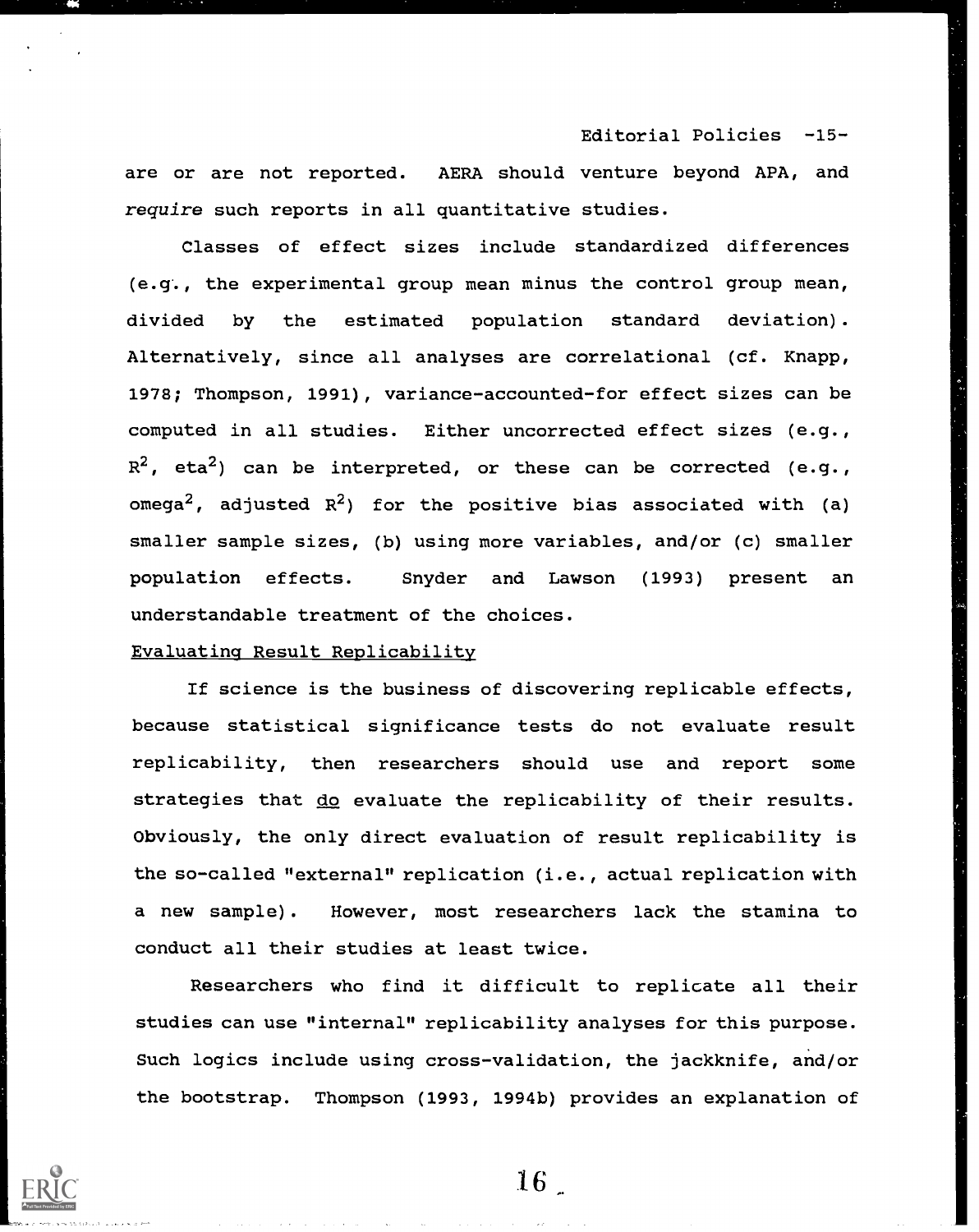Editorial Policies -16-

these empirical methods. Basically, the methods combine the subjects in hand in different ways to determine whether results are stable across sample variations, i.e., across the idiosyncracies of individuals which make generalization in social science so challenging.

#### Summary

For nearly 50 years, clarion calls for reformed practice regarding the use of statistical tests have been sounded. For example, some 45 years ago, prominent statistician Yates (1951, pp. 32-33) suggested that the use of statistical significance tests

> ...has caused scientific research workers to pay undue attention to the results of the tests of [statistical] significance they perform on their data, and too little to the estimates of the magnitude of the effects they are investigating... The emphasis on tests of [statistical] significance, and the consideration of the results of each experiment in isolation, have had the unfortunate consequence that scientific workers have often regarded the execution of a test of [statistical] significance on an experiment as the ultimate objective.

Bakan (1966, p. 436) noted almost 30 years ago, "When we reach a point where our statistical procedures are substitutes instead of aids to thought, and we are led to absurdities, then we must return to the common sense basis."

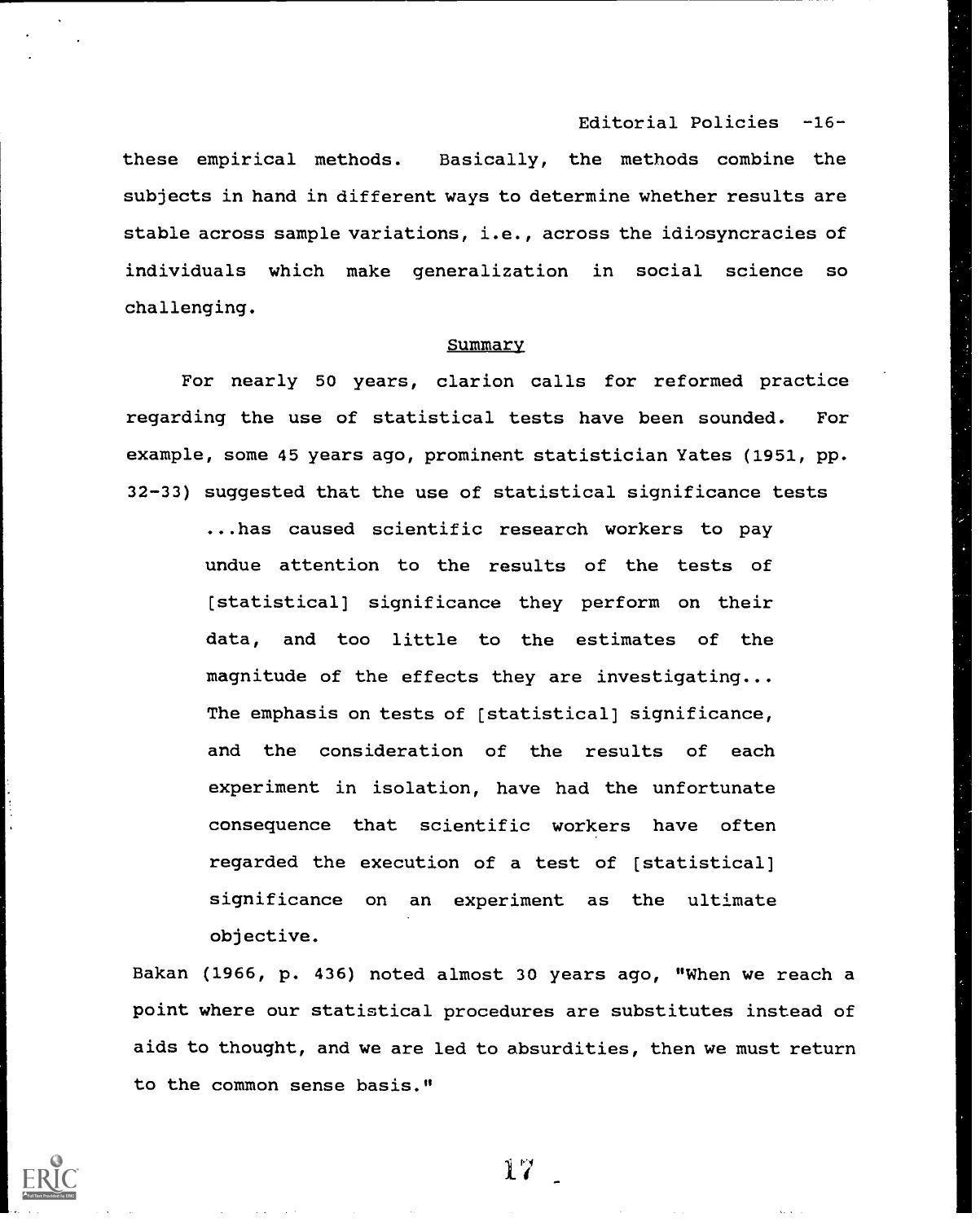Editorial Policies -17-

Meehl (1978, p. 817, 823) argued some 15 years ago: I believe that the almost universal reliance on merely refuting the null hypothesis as the standard method for corroborating substantive theories in the soft [i.e., social science] areas is a terrible mistake, is basically unsound, poor scientific strategy, and one of the worst things that ever happened in the history of psychology... I am not making some nit-picking statistician's correction. I am saying that the whole business is so radically defective as to be scientifically almost pointless.

And more recently, Dar (1987, p. 149) suggested that, "When passing null hypothesis tests becomes the criterion for successful predictions, as well as for journal publications, there is no pressure on the psychology researcher to build a solid, accurate theory; all he or she is required to do, it seems, is produce 'statistically significant' results."

Of course, editorial practices and policies have evolved somewhat, albeit incrementally. For example, the guidelines for authors of Measurement and Evaluation in Counseling and Development have for many years encouraged authors

> ...to assist readers in interpreting statistical significance of their results. For example, results may be indexed to sample size. An author may wish to say, "this correlation coefficient would have still been statistically significant even if sample size

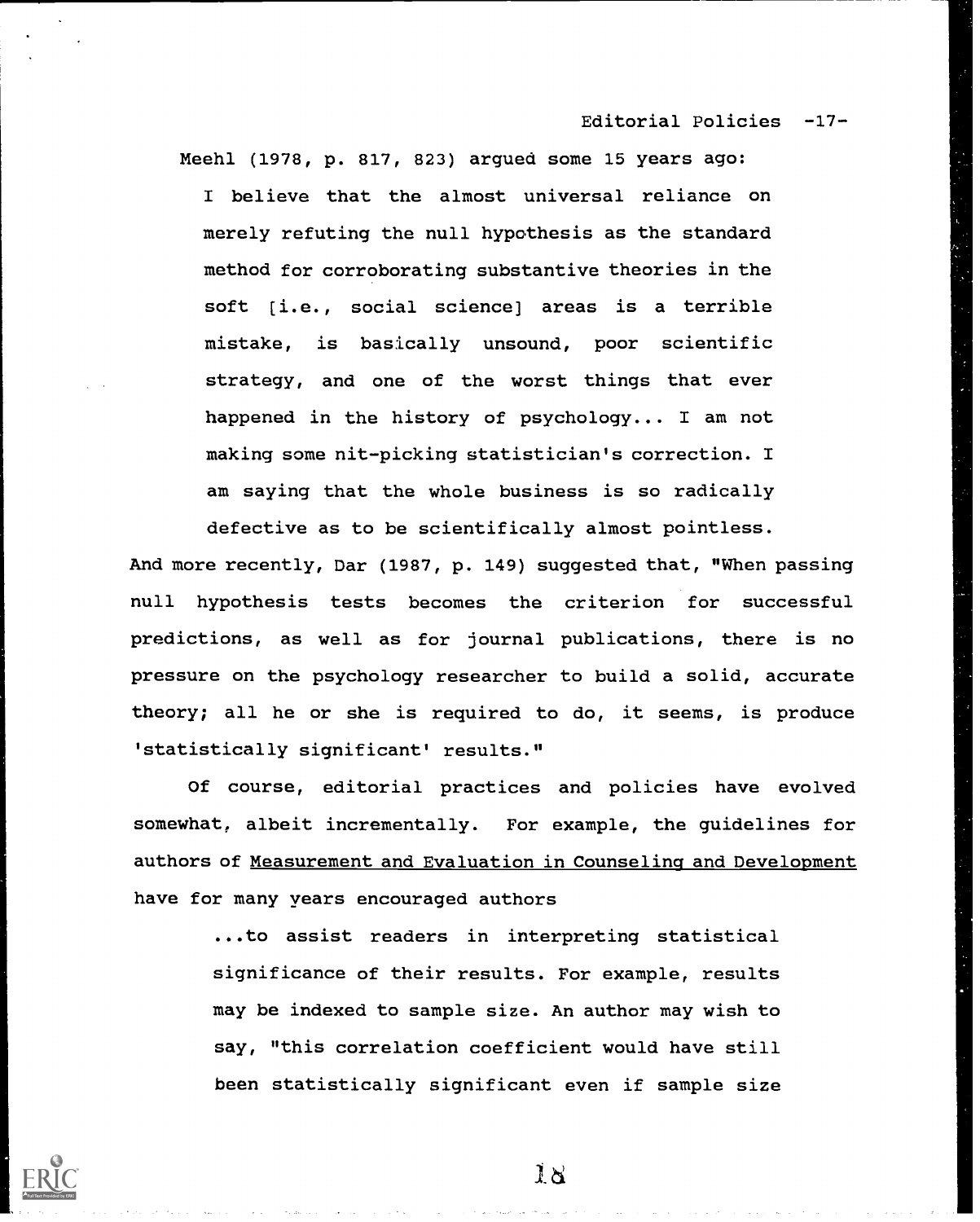Editorial Policies -18-

had been as small as  $n = 33$ ," or "this correlation coefficient would have been statistically significant if sample size had been increased to  $n =$ 138." (Association for Assessment in Counseling, 1994, P. 143)

And the 1994 author guidelines for Educational and Psychological Measurement require authors to report and interpret effect sizes, and strongly encourage authors to report actual "externa)" replication studies, or to conduct "internal" replicability analyses.

The editorial practices within AERA would be improved if authors of articles and conference papers were encouraged (a) to correctly interpret statistical tests, (b) to always interpret effect sizes, and (c) to always explore result replicability. If our studies inform best practice in classrooms and other educational settings, the stakeholders in these locations certainly deserve better treatment from the research community via our analytic choices.



19.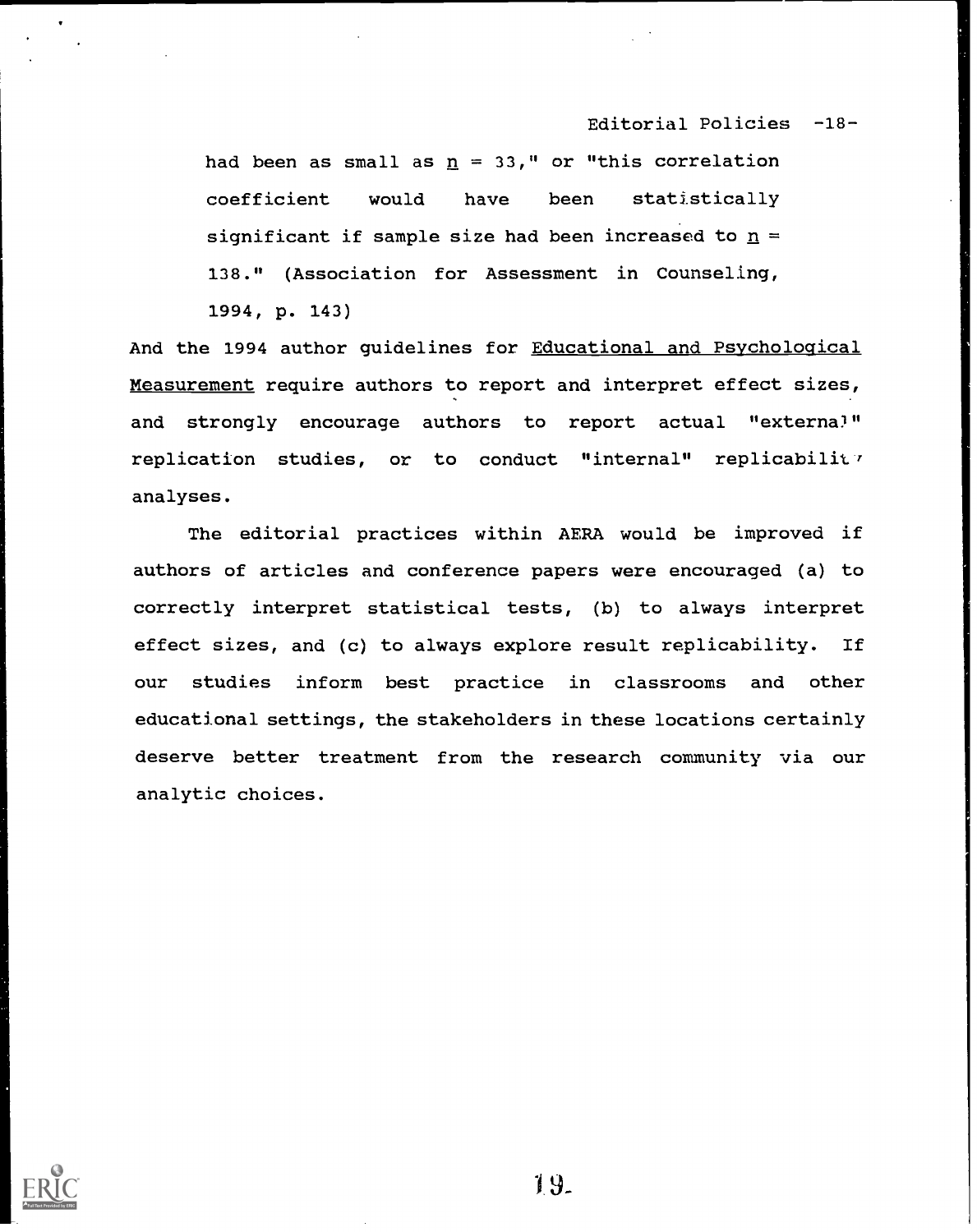Editorial Policies -19-

#### References

- American Psychological Association. (1994). Publication manual of the American Psychological Association (4th ed.). Washington, DC: Author.
- Association for Assessment in Counseling. (1994). Guidelines for authors. Measurement and Evaluation in Counseling and Development, 27(1), 341.
- Atkinson, D.R., Furlong, M.J., & Wampold, B.E. (1982). Statistical significance, reviewer evaluations, and the scientific process: Is there a (statistically) significant relationship? Journal of Counseling Psychology, 29, 189-194.
- Bakan, D. (1966). The test of significance in psychological research. Psychological Bulletin, 66, 423-437.
- Berger, J.0., & Berry, D.A. (1988). Statistical analysis and the illusion of objectivity. American Scientist, 76, 159-165.
- Carver, R. (1978). The case against statistical significance testing. Harvard Educational Review, 48, 378-399.
- Carver, R. (1993). The case against statistical significance testing, revisited. Journal of Experimental Education, 61(4), 287-292.
- Clark, H.H. (1976). Reply to Wike and Church. Journal of Verbal Learning and Verbal Behavior, 15, 257-261.
- Cohen, J. (1990). Things <sup>I</sup> have learned (so far). American Psychologist, 45(12), 1304-1312.
- Cohen, J. (1994). The earth is round  $(p \lt 0.05)$ . American Psychologist, 49, 997-1003.



 $20<sub>1</sub>$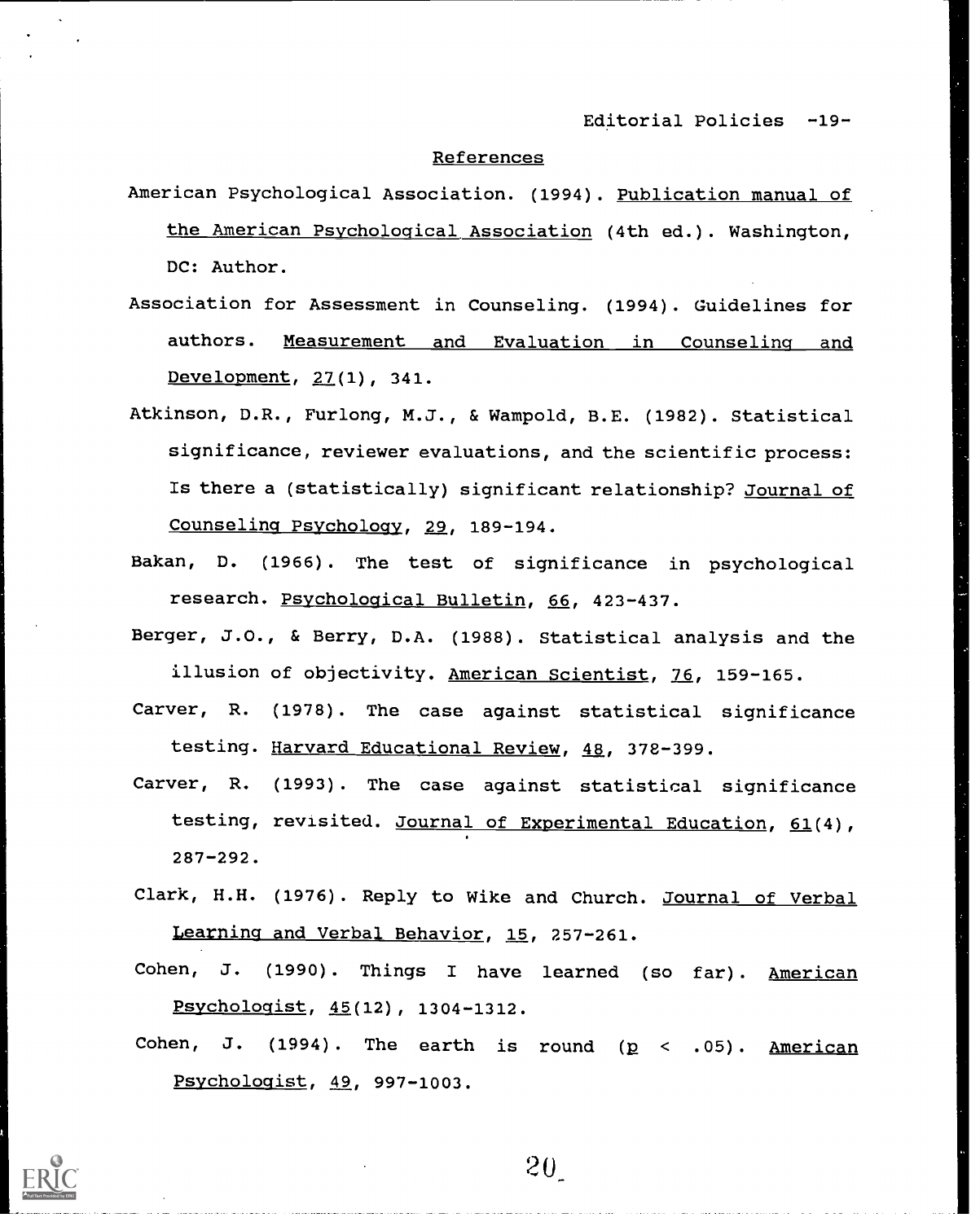Editorial Policies -20-

- Cohen, L.H. (1979). Clinical psychologists' judgmants of the scientific merit and clinical relevance of psychotherapy outcome research. Journal of Consulting and Clinical Psychology, 47, 421-423.
- Cronbach, L.J. (1975). Beyond the two disciplines of psychology. American Psychologist, 30, 116-127.
- Daniel, W.W. (1977). Statistical significance versus practical significance. Science Education, 61, 423-427.
- Dar, R. (1987). Another look at Meehl, Lakatos, and the scientific practices of psychologists. American Psychologist, 42, 145-151.
- Greenwald, A.G. (1975). Consequences of prejudice against the null hypothesis. Psychological Bulletin, 82, 1-20.
- Hays, W. L. (1981). Statistics (3rd ed.). New York: Holt, Rinehart and Winston.
- Huberty, C.J. (1987). On statistical testing. Educational Researcher, 16(8), 4-9.
- Huberty, C.J. (1993). Historical origins of statistical testing practices: The treatment of Fisher versus Neyman-Pearson views in textbooks. Journal of Experimental Education, 61, 317-333.
- Huberty, C.J, & Morris, J.D. (1988). A single contrast test procedure. Educational and Psychological Measurement, 48, 567- 578.
- Hudson, W.D. (1969). The is/ought question. London: MacMillan.
- Hume, D. (1957). An inquiry concerning human understanding. New York: The Liberal Arts Press.

Knapp, T. R. (1978). Canonical correlation analysis: A general

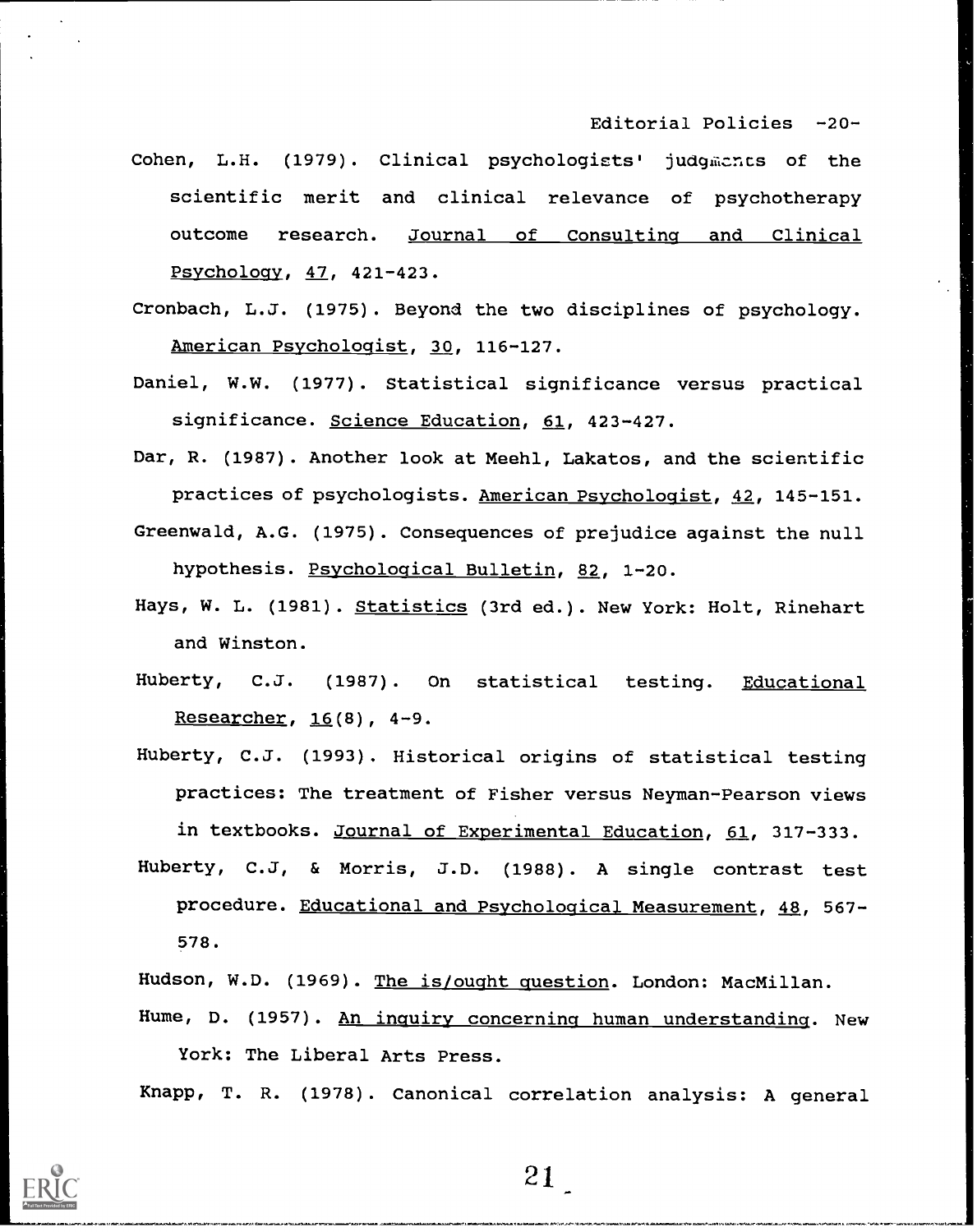Editorial Policies -21-

parametric significance testing system. Psychological Bulletin, 85, 410-416.

- Kupfersmid, J. (1988). Improving what is published: A model in search of an editor. American Psychologist, 43, 635-642.
- Lindquist, E.F. (1953). Design and analysis of experiments in psychology and education. Boston: Houghton Mifflin.
- Loftus, G.R., & Loftus, E.F. (1982). Essence of statistics. Monterey, CA: Brooks/Cole.
- Meehl, P.E. (1978). Theoretical risks and tabular asterisks: Sir Karl, Sir Ronald, and the slow progress of soft psychology. Journal of Consulting and Clinical Psychology, 46, 806-834.
- Melton, A. (1962). Editorial. Journal of Experimental Psychology, 64, 553-557.
- Morrison, D.E., & Henkel, R.E. (Eds.). (1970). The significance test controversy. Chicago: Aldine.
- Nunnally, J. (1960). The place of statistics in psychology. Educational and Psychological Measurement, 20, 641-650.
- Oakes, M. (1986). Statistical inference: A commentary for the social and behavioral sciences. New York: Wiley.
- Olejnik, S.F. (1984). Planning educational research: Determining the necessary sample size. Journal of Experimental Education, 52, 40-48.
- Rosenthal, R. (1979). The "file drawer problem" and tolerance for null results. Psychological Bulletin, 86, 638-641.
- Rosenthal, R. (1991). Effect sizes: Pearson's correlation, its display via the BESD, and alternative indices. American

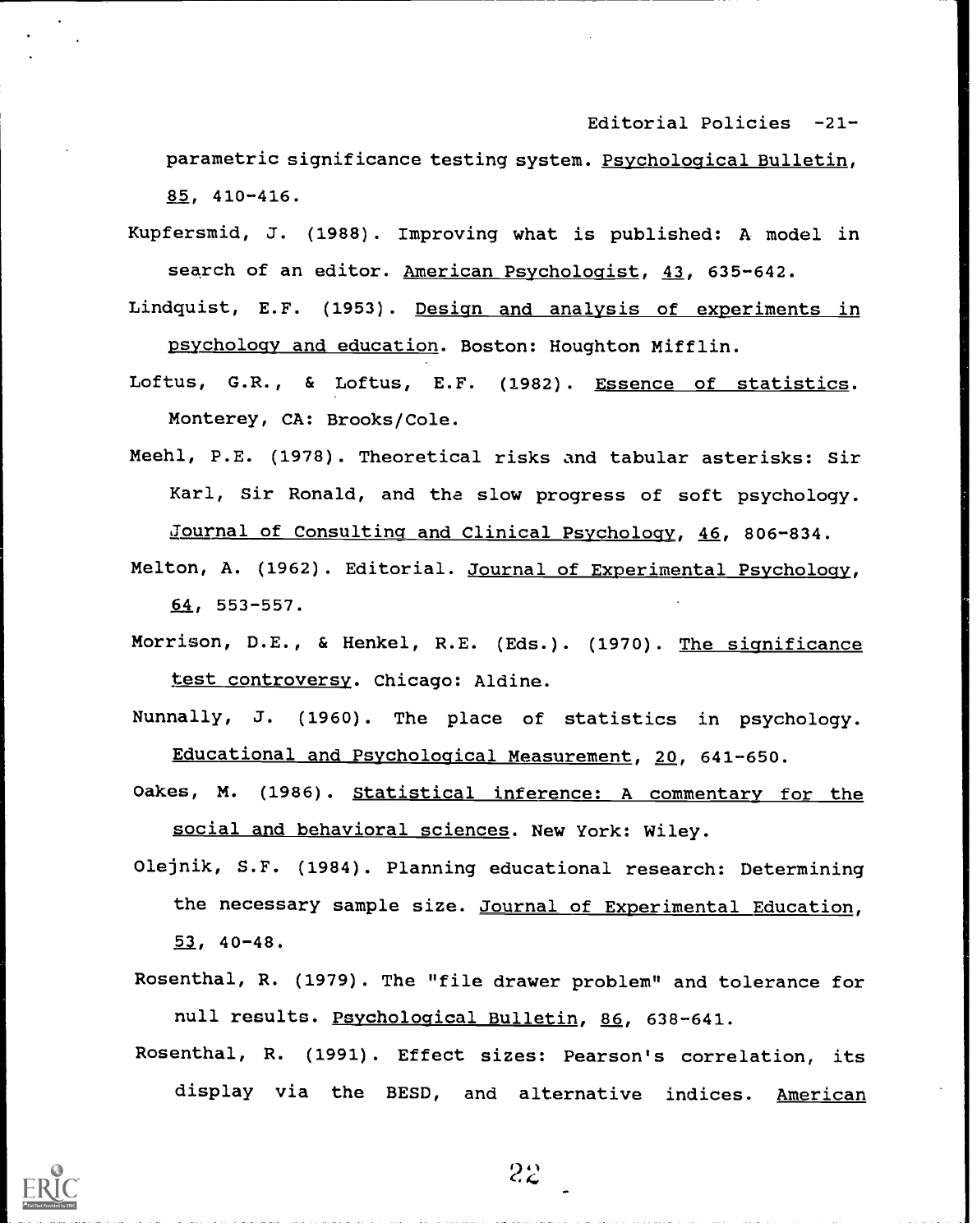Editorial Policies -22-

Psychologist, 46, 1086-1087.

- Rosnow, R.L., & Rosenthal, R. (1989). Statistical procedures and the justification of knowledge in psychological science. American Psychologist, 44, 1276-1284.
- Rozeboom, W.W. (1960). The fallacy of the null hypothesis significance test. Psychological Bulletin, 57, 416-428.
- Savage, R.J. (1957). Nonparametric significance. Journal of the American Statistical Association, 52, 331-344.
- Shaver, J. (1985). Chance and nonsense. Phi Delta Kappan,  $67(1)$ , 57-60.
- Shaver, J. (1993). What statistical significance testing is, and what it is not. Journal of Experimental Education, 61(4), 293-316.
- Snyder, P., & Lawson, S. (1993). Evaluating results using corrected and uncorrected effect size estimates. Journal of Experimental Education, 61(4), 334-349.
- Strike, K.A. (1979). An epistemology of practical research. Educational Researcher, 8(1), 10-16.
- Thompson, B. (1987). [Review of Foundations of behavioral research (3rd ed.)]. Educational Research and Measurement, 47, 1175-1181.
- Thompson, B. (1988). [Review of Analyzing multivariate data]. Educational and Psychological Measurement, 48, 1129-1135.
- Thompson, B. (1989). Statistical significance, result importance, and result generalizability: Three noteworthy but somewhat different issues. Measurement and Evaluation in Counseling and